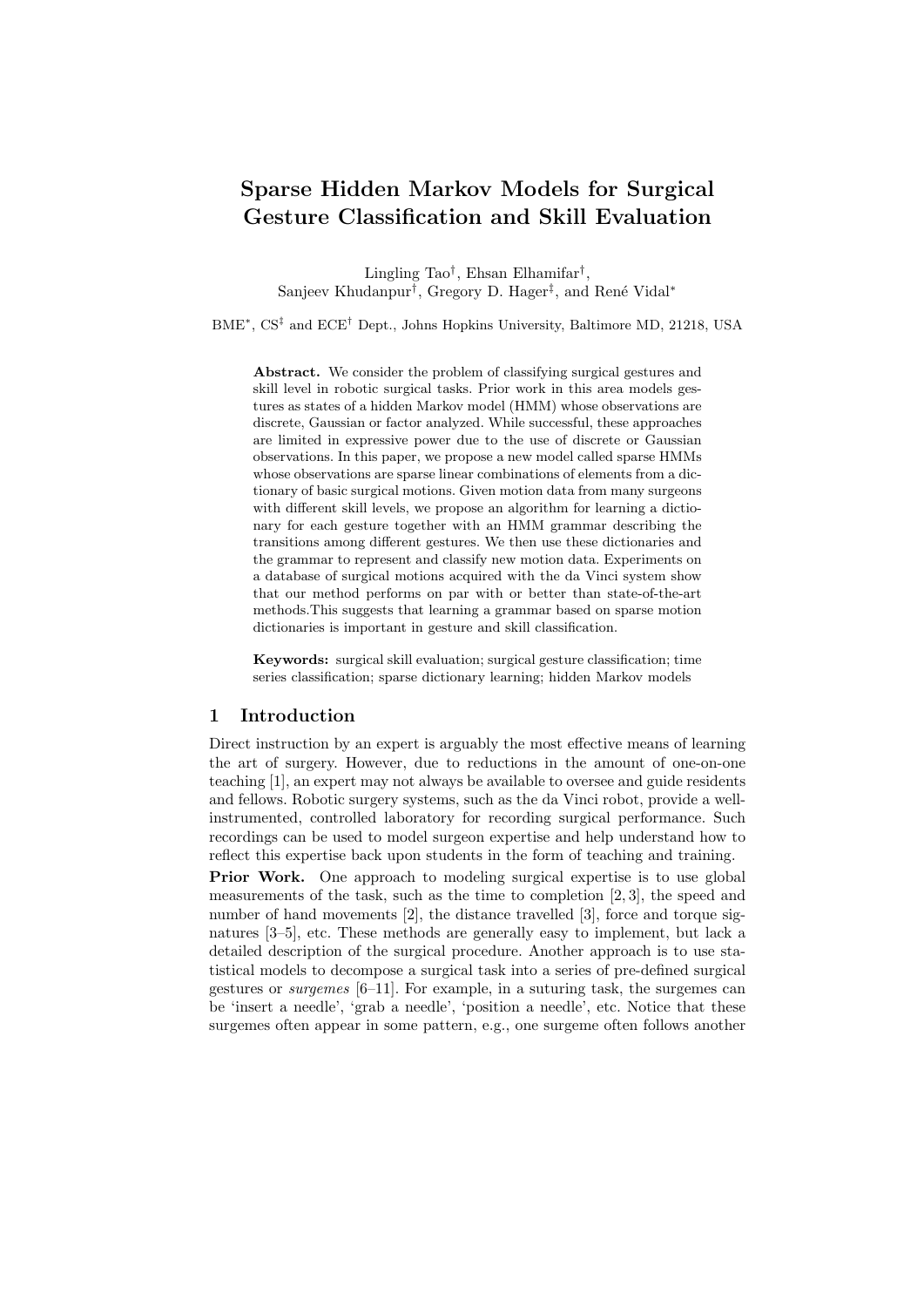one, or several surgemes form a motif. This is analogous to what we see in natural language, where the grammar constrains the generation of words. In the case of surgery, however, we know neither the words nor the grammar. Thus, we need to develop algorithms for discovering the grammar and for classifying gestures and skill. Hidden Markov models (HMMs) provide an excellent framework for doing this. The simplest approach is to model each surgeme as the state of an HMM and to vector-quantize the observations from each surgeme into discrete symbols [6, 7]. Alternatively, one can model the observations from each surgeme using a Gaussian [8]. However, parameter learning may not be robust when the data is high-dimensional because of the large number of parameters to be estimated. To address this issue, [9] combines Gaussian HMMs (G-HMMs) with Linear Discriminant Analysis (LDA) [12], while [10] proposes several variations of HMMs, such as Factor Analyzed HMMs (FA-HMMs), and Switched Linear Dynamical Systems (SLDSs), which model the observations as being generated from a lower-dimensional latent space. However, the observation model is still Gaussian, which may not be rich enough to capture the variability of complex gestures. While one could use Gaussian mixture models (GMMs) [11] or mixtures of factor analyzers (MFAs) to describe more complex motions, this would again results in a large number of parameters to be estimated.

Paper Contributions. To achieve a richer observation model, without dramatically increasing the number of parameters to be estimated, in this paper we propose to use a sparse model as the HMM observation model. More specifically, we propose to model each observation as a sparse linear combination of elements from a dictionary of atomic surgical motions associated with a specific surgeme. Therefore, the observations from each surgeme live in a union of  $K$ -dimensional subspaces, one subspace per choice of  $K$  out of  $N$  atoms. While other models such as MFAs also represent the data with a union of subspaces, the number of parameters in our model is much smaller because we assume that the coefficients are sparse, and so only a few dictionary elements are used to represent a given observation. As a consequence, our observation model is more expressive than a Gaussian or a FA, but the number of parameters does not grow as rapidly as in the case of GMMs or MFAs. In principle, the parameters of the proposed sparse HMM can be learned using an expectation maximization algorithm. However, the expectation step cannot be computed in closed form. We thus propose an approximate parameter learning algorithm based on a sparse dictionary learning technique called KSVD [13]. We then show that surgeme classification can be done using the Viterbi algorithm [14], as in the case of G-HMMs. Experiments show that combining HMMs with sparse dictionary learning improves gesture and skill classification and achieves stable performance for various sparsity levels.

# 2 Sparse HMMs for Surgical Gesture and Skill Classification

Given a surgery trial  $\{y_t \in \mathbb{R}^D\}_{t=1}^T$ , the goal of gesture classification is to assign a surgeme label  $s_t \in \{1, \ldots, S\}$  to each frame,  $y_t$ , while the goal of skill classifi-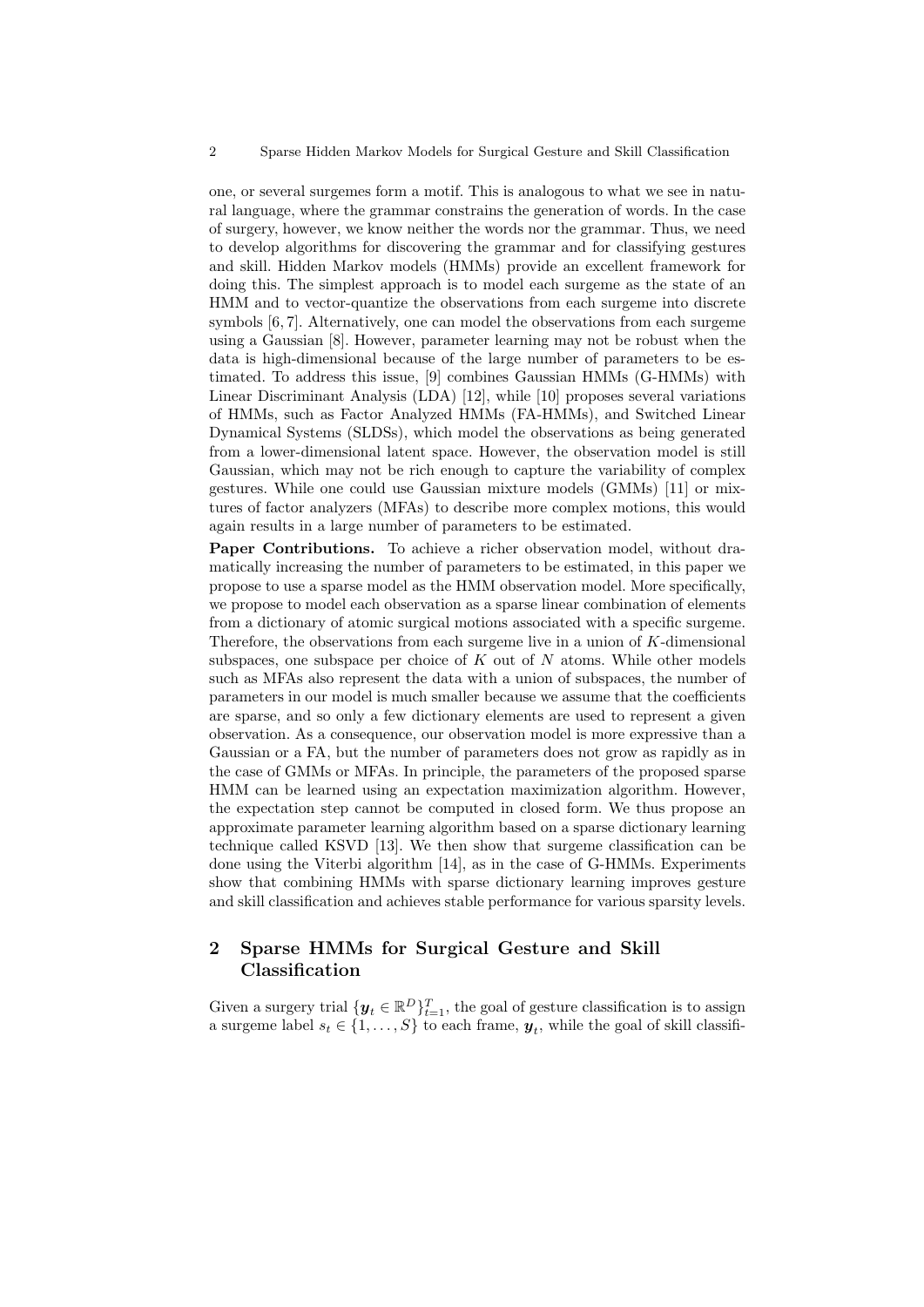

Fig. 1: Graphical models for standard HMMs (a) and HMMs with latent variables (b).

cation is to assign a skill level  $z \in \{1, ..., L\}$  to the entire trial,  $\{y_t \in \mathbb{R}^D\}_{t=1}^T$ . In this paper, we propose to model the trials using a sparse hidden Markov model (S-HMM). In this model, the surgeme label  $s_t$  is an unobserved hidden state, which is modeled as a Markov process characterized by the transition probability  $q_{s's} = p(s_t = s | s_{t-1} = s')$ . The observation at time t,  $y_t$ , depends on the hidden state  $s_t$  via the emission probability density  $p(\mathbf{y}_t|s_t)$ .

In standard HMMs, which will be briefly reviewed in §2.1 and are illustrated in Fig. 1a,  $p(\mathbf{y}_t|s_t)$  is assumed to be a Gaussian or a mixture of Gaussians. The parameters of this model can be learned using the Baum Welch algorithm [15], which is based on Expectation Maximization (EM). Given the model parameters, the hidden states can be inferred using the Viterbi algorithm.

In the proposed S-HHMs, which will be discussed in §2.2 and are illustrated in Fig. 1b, the observation  $y_t$  is as a sparse linear combination of elements from a dictionary of motion words. Therefore,  $y_t$  also depends on another hidden variable, namely the sparse coefficients  $x_t$ . In §2.3, we show that parameter learning for this model is more difficult than for G-HMMs, because the E-step cannot be computed in closed form. We thus propose an approximate learning approach based on sparse dictionary learning [13]. In §2.4, we show that surgeme classification can be done by combining a Viterbi-like algorithm with sparse coding [16, 17]. Finally, in §2.5 we show how to use S-HMMs for skill classification.

#### 2.1 Prior Work on Gesture and Skill Classification using HMMs

Much of the prior work on surgical gesture and skill classification uses HMMs [18, 6–11]. The main difference between different approaches is in how they model the emission probability density  $p(\mathbf{y}_t|s_t)$ . For example, [7] vector-quantizes the observations into discrete symbols, while [8] assumes a Gaussian distribution  $p(\mathbf{y}_t|s_t = s) \equiv \mathcal{N}(\mathbf{u}_s, \Sigma_s)$ . These methods can leverage standard learning and inference algorithms. However, parameter learning is not robust with highdimensional data due to the large number of parameters that need to be learned. Moreover, high-dimensional data often lie in low-dimensional subspaces, and this is not directly captured by a Gaussian distribution with an arbitrary covariance.

To address this problem, [9] uses a Gaussian model combined with LDA [12]. Alternatively, one can use Probabilistic PCA (PPCA) [19, 20] or Factor Analysis (FA) [21], as suggested in [10]. As illustrated in Fig. 1b, these models introduce a low-dimensional latent variable  $x_t \in \mathbb{R}^d$ , where  $d \ll D$ , and model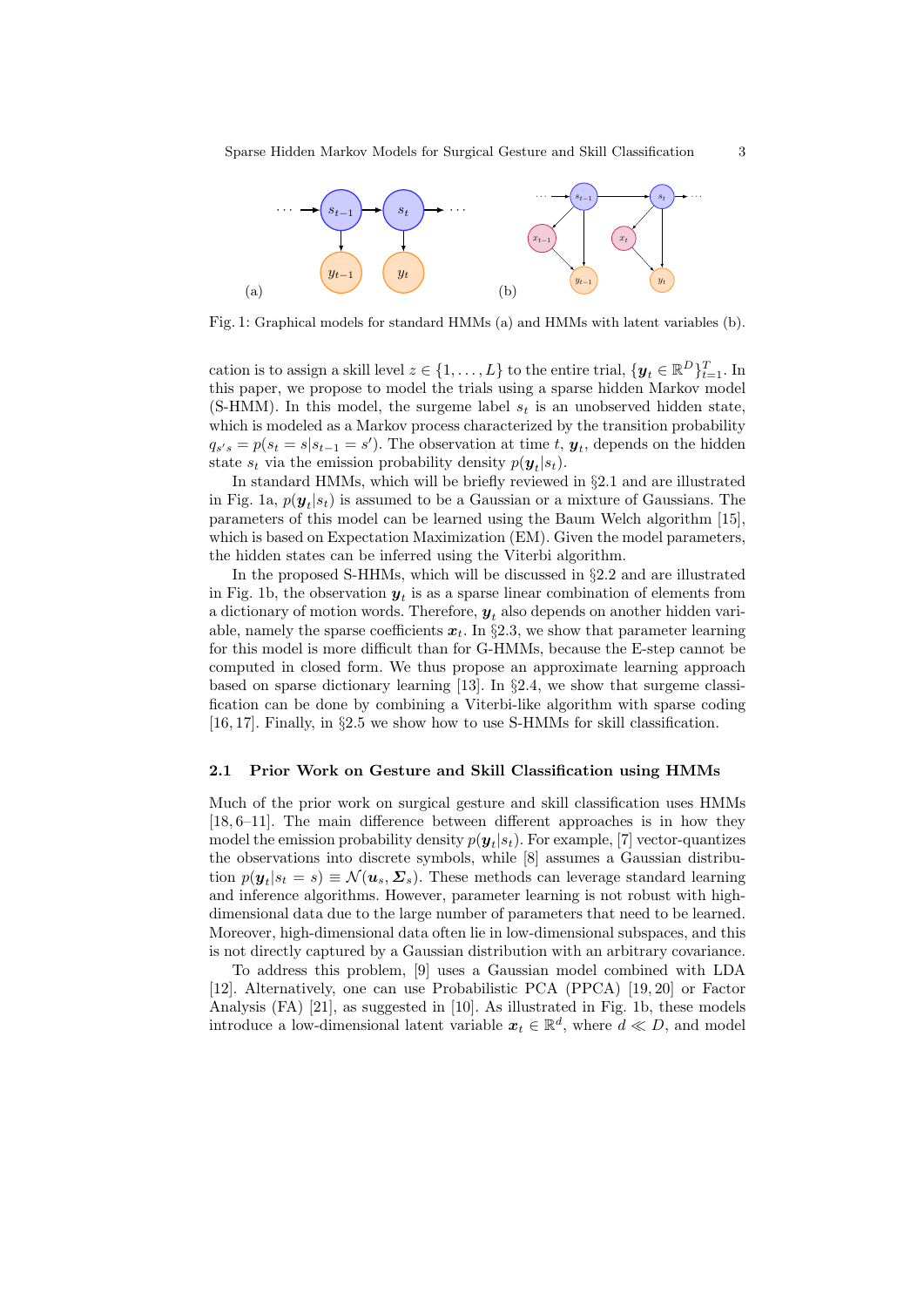the observations as  $y_t = A_{s_t} x_t + u_{s_t} + e_t$ , where  $A_{s_t} \in \mathbb{R}^{D \times d}$ ,  $u_{s_t} \in \mathbb{R}^D$ , and  $x_t$  and  $e_t$  are independent Gaussians distributed as  $\mathcal{N}(\mathbf{0}, I)$  and  $\mathcal{N}(\mathbf{0}, \Sigma_{s_t}),$ respectively. In PPCA,  $\Sigma_{s_t} = \sigma_{s_t}^2 I$ , while in FA,  $\Sigma_{s_t} = \text{diag}(\sigma_{1,s_t}^2, \ldots, \sigma_{D,s_t}^2)$ . [10] proposes efficient learning and inference methods for this model and shows that using a low-dimensional model improves gesture classification results. This is possible, in part, because one can marginalize over the latent variables and obtain the emission probabilities in closed form as  $p(\mathbf{y}_t|s_t = s) \equiv \mathcal{N}(\mathbf{u}_s, \mathbf{A}_s \mathbf{A}_s^T + \Sigma_s).$ Therefore, PPCA-HMMs and FA-HMMs are particular cases of G-HMMs.

In practice, modeling the data with a single subspace (as done by PPCA and FA) might not capture the distribution of the data for complex surgemes. To address this issue, one can use a mixture of low-dimensional subspaces, as proposed in [11]. This can be done by using MFAs, whose density can be written as:

$$
p(\boldsymbol{y}_t|s_t = s, \boldsymbol{x}_t = \boldsymbol{x}) \equiv \sum_{i=1}^{M} c_{si} \mathcal{N}(\boldsymbol{A}_{si}\boldsymbol{x} + \boldsymbol{u}_{si}, \Sigma_{si}),
$$
(1)

where  $c_{si} \in [0,1]$  and  $\sum_{i=1}^{M} c_{si} = 1$ . In other words,  $c_{si}$  is the probability that  $y_t$ belongs to the  $i$ -th  $FA$  in the mixture. The drawbacks of using MFAs are that there are many parameters to be learned and that one needs to specify a priori the number of mixture components  $M$  and the dimension  $d$  of each FA.

#### 2.2 Proposed Sparse Hidden Markov Model

In this section, we propose a new HMM that uses multiple subspaces to model the observations from each surgeme (thus being more general than single-subspace HMMs), but enforces sparsity constraints on the latent variables (thus rendering the parameter learning problem more robust). More specifically, we use recent advances in sparse dictionary learning and model the observation at time  $t$  as  $y_t = D_{s_t} x_t + e_t$ , where  $D_{s_t} \in \mathbb{R}^{D \times N}$  is an over-complete dictionary  $(D < N)$ ,  $x_t \in \mathbb{R}^N$  is a sparse latent variable, i.e., it has only a few nonzero entries, and  $e_t$  is independent Gaussian noise distributed as  $\mathcal{N}(0, \sigma_{s_t}^2 I)$ . As a result, the distribution of  $y_t$  given the latent variables is given by

$$
p(\mathbf{y}_t|s_t = s, \mathbf{x}_t = \mathbf{x}) \equiv \mathcal{N}(\mathbf{D}_s \mathbf{x}, \sigma_s^2 \mathbf{I}).
$$
\n(2)

The key difference between our approach and MFAs in (1) is that, instead of fixing the number of mixture components  $M$  and their dimensions, we let the dictionary  $D_s$  be over-complete, but we choose a few columns of the dictionary using a sparse latent variable  $x_t$ . This allows us to have an exponentially large number of subspaces to choose from and also to automatically pick the dimension of the low-dimensional subspace through the number of nonzero elements of  $x_t$ .

To have a sparse latent variable, we use a Laplace prior on the distribution of  $x_t$  for each hidden state where

$$
p(\boldsymbol{x}_t|s_t=s) \equiv \left(\frac{\lambda_s}{2}\right)^N \exp\left(-\lambda_s \|\boldsymbol{x}\|_1\right),\tag{3}
$$

with a parameter  $\lambda_s > 0$ .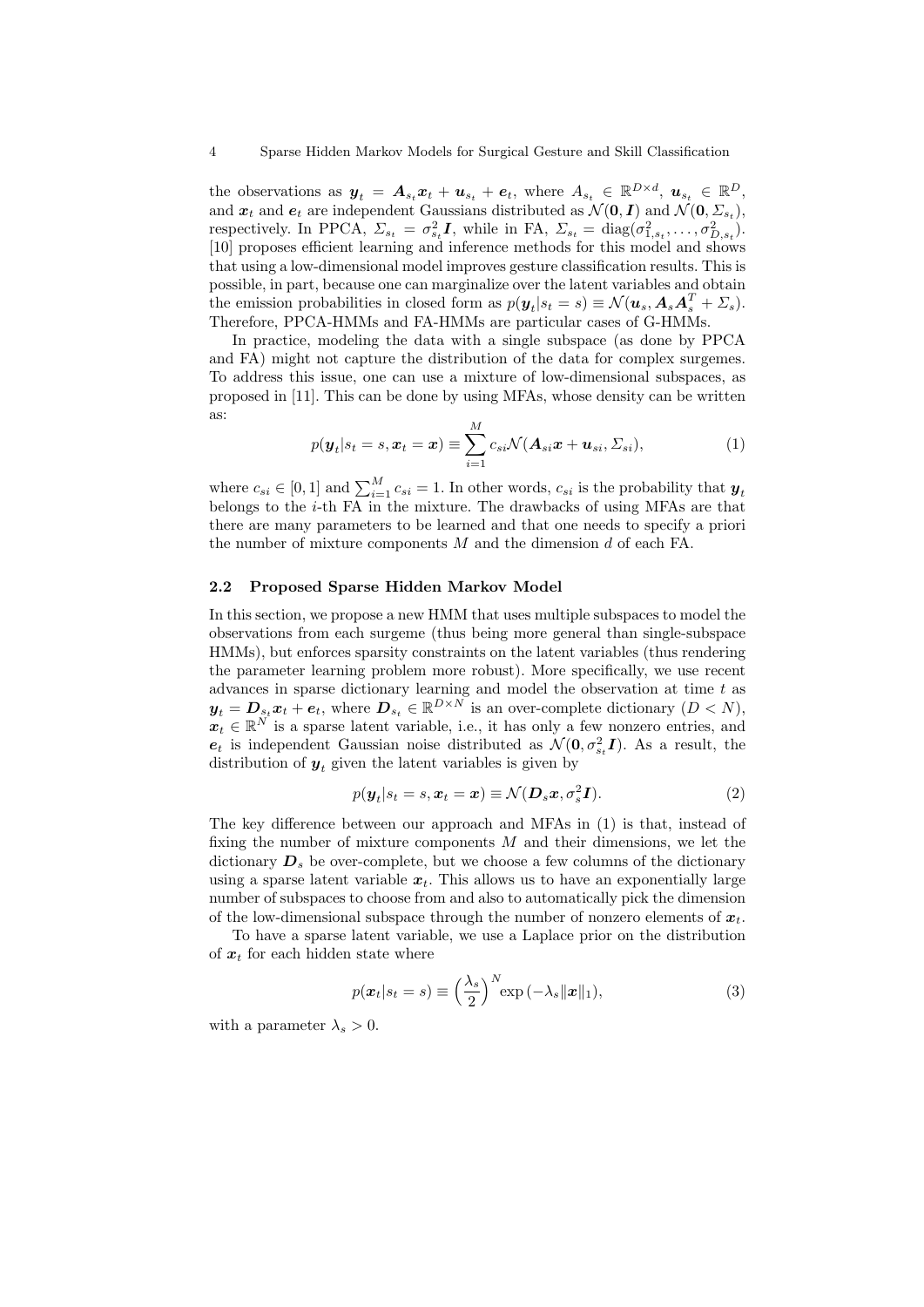#### 2.3 Parameter Learning in S-HMMs

 $j,t:s_t^j=s$ 

Given N trials  $\{y_{1:T_j}^j\}_{j=1}^J$  from many surgeons with different skill levels and their surgeme labels  $\{s_{1:T_j}^j\}_{j=1}^J$ , our goal is to learn an S-HMM for these data. The parameters to be learned are the transition probabilities  $Q = \{q_{s,s'}\}_{s,s'=1,\dots,S}$ and the parameters for each surgeme model  $\Theta_s = (\mathbf{D}_s, \sigma_s^2, \lambda_s)$ , for  $s = 1, \ldots, S$ .

Since the surgeme labels are given, the transition probabilities can be directly computed from the frequency of surgeme transitions, and the remaining parameters can be learned separately from data corresponding to each surgeme s. Since  $p(\mathbf{y}_t|s_t)$  depends on the hidden variable  $\mathbf{x}_t$ , we can use the EM algorithm to maximize the log-likelihood of the observations corresponding to surgeme s,  $\mathcal{L}_{\Theta_s} = \sum_{j,t:s_t^j=s} \log p_{\Theta_s}(\mathbf{y}_t^j | s_t^j = s)$  w.r.t. the parameters  $\Theta_s$ .

In the E-step we need to compute the expectation of the complete loglikelihood w.r.t. the posterior of  $x_t$ , given the current parameters  $\hat{\Theta}_s$ , i.e.,

$$
E_{\hat{\Theta}_s}(\mathcal{L}_{\Theta_s}) = \sum_{j,t:s_t^j=s} \int_{\mathbf{x}_t^j} \log p_{\Theta_s}(\mathbf{y}_t^j, \mathbf{x}_t^j | s_t^j = s) p_{\hat{\Theta}_s}(\mathbf{x}_t^j | \mathbf{y}_t^j, s_t^j = s) d\mathbf{x}_t^j.
$$
 (4)

However, this expression cannot be computed in closed form as in the case of G-HMMs. Following [22], we approximate the posterior as  $p_{\hat{\Theta}_{s}}(\boldsymbol{x}_{t}^{j}|\boldsymbol{y}_{t}^{j}, s_{t}^{j}=s) = \delta(\hat{\boldsymbol{x}}_{t}^{j}),$  $\text{where } \hat{\bm{x}}_t^j = \argmax_{\bm{x}} p_{\hat{\bm{\Theta}}_s}(\bm{x}|\bm{y}_t^j,s_t^j=s) = \argmax_{\bm{x}} p_{\hat{\bm{\Theta}}_s}(\bm{y}_t^j|\bm{x},s_t^j=s) p_{\hat{\bm{\Theta}}_s}(\bm{x}|s_t^j=s).$ Therefore, the E-step reduces to the following  $\ell_1$ -minimization problem

$$
\hat{\boldsymbol{x}}_t^j = \arg\min_{\boldsymbol{x}} \ \hat{\lambda}_s \|\boldsymbol{x}\|_1 + \frac{1}{2\hat{\sigma}_s^2} \|\boldsymbol{y}_t^j - \hat{\boldsymbol{D}}_s \boldsymbol{x}\|^2, \tag{5}
$$

which can be solved using a sparse coding algorithm such as Basis Pursuit [16]. With this approximation, we obtain the following approximate expectation

$$
E_{\hat{\Theta}_s}(\mathcal{L}_{\Theta_s}) \approx \sum_{j,t:s_t^j=s} \log (p_{\Theta_s}(\boldsymbol{y}_t^j, \hat{\boldsymbol{x}}_t^j | s_t^j = s)) = \sum_{j,t:s_t^j=s} \log (p_{\Theta_s}(\boldsymbol{y}_t^j | \hat{\boldsymbol{x}}_t^j, s_t^j = s) p_{\Theta_s}(\hat{\boldsymbol{x}}_t^j | s_t^j = s))
$$
  
= 
$$
\sum_i -\lambda_s \|\hat{\boldsymbol{x}}_t^j\|_1 - \frac{1}{2\sigma_s^2} \|\boldsymbol{y}_t^j - \boldsymbol{D}_s\hat{\boldsymbol{x}}_t^j\|_2^2 + N \log(\frac{\lambda_s}{2}) - \frac{D}{2} \log(2\pi\sigma_s^2).
$$
 (6)

In the M-step we need to maximize the above quantity w.r.t.  $\Theta_s$ , which gives:

$$
\hat{\boldsymbol{D}}_{s} = \sum_{j,t:s_t^j = s} \boldsymbol{y}_t^j \hat{\boldsymbol{x}}_t^{jT} \Big( \sum_{j,t:s_t^j = s} \hat{\boldsymbol{x}}_t^j \hat{\boldsymbol{x}}_t^{jT} \Big)^{-1}, \ \hat{\lambda}_s = \frac{\sum_{j,t:s_t^j = s} N}{\sum_{j,t:s_t^j = s} ||\hat{\boldsymbol{x}}_t^j||_1}, \ \hat{\sigma}_s^2 = \frac{\sum_{j,t:s_t^j = s} ||\boldsymbol{y}_t^j - \hat{\boldsymbol{D}}_s \hat{\boldsymbol{x}}_t^j||_2^2}{\sum_{j,t:s_t^j = s} D}. \ (7)
$$

Interestingly, the above approximate EM algorithm involves an E-step where the MAP estimate of  $x_t^j$  is calculated given  $\tilde{D_s}$  and an M-step where the dictionary  $D_s$  is updated based on  $\hat{x}_t^j$ . This is analogous to the method of optimal directions (MOD) in sparse dictionary learning, which alternates between finding the sparse coefficients and updating the dictionary [23]. This opens the door to using faster and more accurate sparse dictionary learning methods that update  $x_t^j$  and  $D_s$  jointly. One such algorithm is KSVD [13], which uses the  $\ell_0$ -seminorm instead of the  $\ell_1$ -norm in the cost function. Since  $\lambda_s$  and  $\sigma_s^2$  are not involved in KSVD, one can compute them afterwards by cross validation. We call this approximate learning method KSVD-HMM, and this is our method of choice.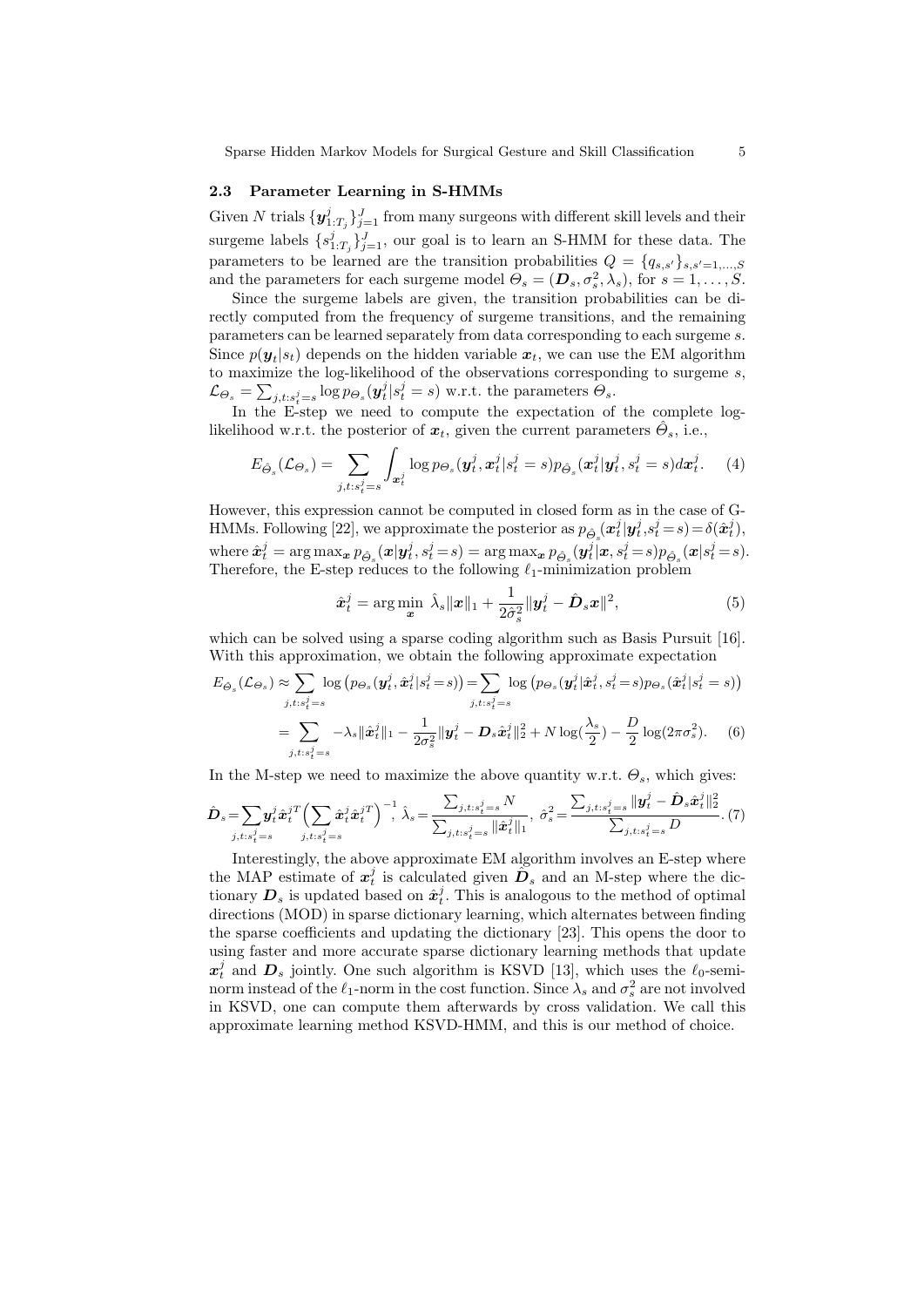6 Sparse Hidden Markov Models for Surgical Gesture and Skill Classification

#### 2.4 Surgeme Classification using S-HMMs

Given a trial  $\{\boldsymbol{y}_t\}_{t=1}^T$  and the S-HMM parameters  $q_{s,s'}$  and  $\Theta_s$ ,  $s, s'=1,\ldots,S$ , our goal is to infer the sequence of surgeme labels  $\{s_t\}_{t=1}^T$ . In standard HMMs this can be done by the Viterbi algorithm [14], where one maximizes the joint probability of the hidden states and the observations

$$
(\hat{s}_{1:T}) = \operatorname{argmax} \ p(s_{1:T}|\mathbf{y}_{1:T}) = \operatorname{argmax} \ p(s_{1:T}, \mathbf{y}_{1:T}). \tag{8}
$$

However, unlike the Gaussian, PPCA and FA models discussed in §2.1, the marginal probability  $p(\mathbf{y}_t|s_t)$  cannot be computed in closed form because  $\mathbf{x}_t$ has a Laplace distribution. Nonetheless, in this section we show that the inference problem can still be solved using a dynamic programming approach. More specifically, we can write the following recursion

$$
\alpha_t(s, \mathbf{x}) \triangleq \max_{s_{1:t-1}, \mathbf{x}_{1:t-1}} p(s_{1:t-1}, \mathbf{x}_{1:t-1}, s_t = s, \mathbf{x}_t = \mathbf{x}, \mathbf{y}_{1:t})
$$
\n
$$
= \max_{s', \mathbf{x}'} \{ \max_{s_{1:t-2}, \mathbf{x}_{1:t-2}} p(s_{1:t-2}, \mathbf{x}_{1:t-2}, s_{t-1} = s', \mathbf{x}_{t-1} = \mathbf{x}', s_t = s, \mathbf{x}_t = \mathbf{x}, \mathbf{y}_{1:t}) \}
$$
\n
$$
= \max_{s', \mathbf{x}'} \{ \max_{s_{1:t-2}, \mathbf{x}_{1:t-2}} p(\mathbf{y}_t | \mathbf{x}_t = \mathbf{x}, s_t = s) \cdot p(\mathbf{x}_t = \mathbf{x} | s_t = s) \cdot q_{s',s}
$$
\n
$$
\cdot p(s_{1:t-2}, \mathbf{x}_{1:t-2}, s_{t-1} = s', \mathbf{x}_{t-1} = \mathbf{x}', \mathbf{y}_{1:t-1}) \}
$$
\n
$$
= p(\mathbf{y}_t | \mathbf{x}_t = \mathbf{x}, s_t = s) \cdot p(\mathbf{x}_t = \mathbf{x} | s_t = s) \cdot \max_{s', \mathbf{x}'} \{q_{s',s} \cdot \alpha_{t-1}(s', \mathbf{x}')\}. \tag{9}
$$

From the last equality, one can see that the value of  $x_t$  only affects the first two probabilities and has no influence on the last term. Now, since the number of states S is finite, for each s we can find the  $\hat{x}_s$  that maximizes  $p(\mathbf{y}_t|\mathbf{x}, s)p(\mathbf{x}|s)$ . That is,  $\hat{x}_s = \arg \min_{\bm{x}} \lambda_s \|\bm{x}\|_1 + \frac{1}{2\sigma_s^2} \|\bm{y}_t - \bm{D}_s \bm{x}\|^2$ , which can be found using Basis Pursuit [16] or Orthogonal Matching Pursuit (OMP) [17]. Since the learning algorithm uses KSVD, which in turn uses OMP, we also use OMP here.

## 2.5 Skill Classification using S-HMMs

For skill classification, we model the data from different skill levels with different S-HMMs and classify a new trial by finding the model that gives the highest loglikelihood. More specifically, for each expertise level, we learn an S-HMM using KSVD-HMM, the approximate learning algorithm described in  $\S 2.3$ . This gives us three models,  $\mathcal{M}_e$ ,  $\mathcal{M}_i$  and  $\mathcal{M}_n$  corresponding to expert, intermediate and novice. Given a test trial  $\{y_t \in \mathbb{R}^D\}_{t=1}^T$ , the skill level z is given by:

$$
\hat{z} = \arg\max_{z \in \{e,i,n\}} p(\mathbf{y}_{1:T}, \mathbf{x}_{1:T}, s_{1:T} | \mathcal{M}_z). \tag{10}
$$

# 3 Experiments

 $\alpha$  ,  $\alpha$ 

Dataset Description. To evaluate the proposed KSVD-HMM approach for surgeme classification and to compare it with other state-of-the-art methods, we use the California dataset described in [7, 24, ?]. The dataset is acquired with the da Vinci surgical robot, which provides both kinematic data and high-resolution video data. For the experiments below, we use the kinematic data which consists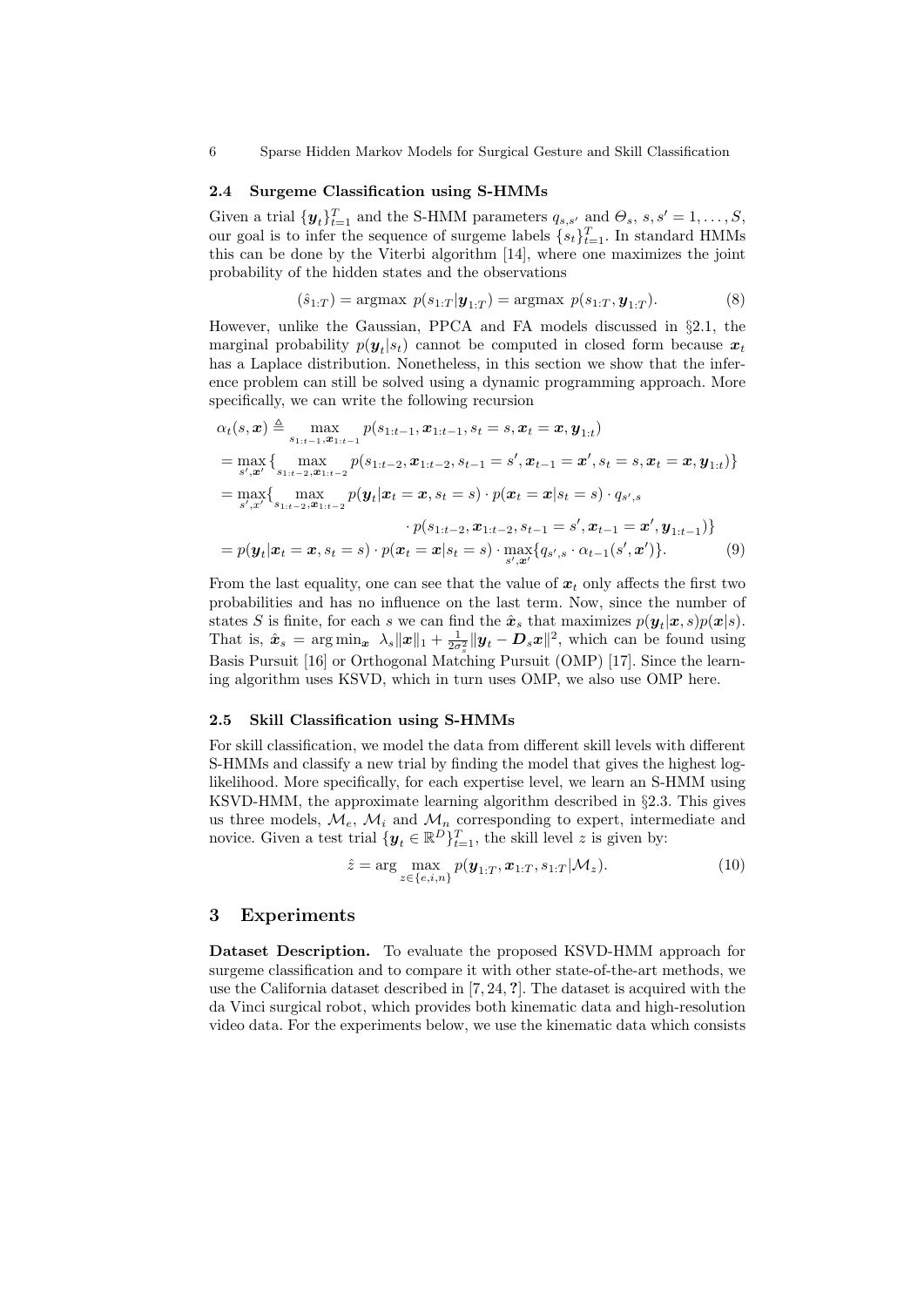

Fig. 2: List of surgemes (a) and sample surgeme time series (b).

Table 1: Best surgeme classification percentages obtained by different methods MFA-HMM KSVD-HMM FA-HMM(1) SLDS(1) FA-HMM(3) HLDA-HMM SLDS(3)

|               |         |      |      |      | .    |      |      |      |
|---------------|---------|------|------|------|------|------|------|------|
| $\mathrm{SU}$ | Setup 1 | 76.4 | 81.1 | 70.2 | 74.8 | 78.2 | 74.1 | 80.8 |
|               | Setup 2 | 59.8 | 67.8 | N/A  | N/A  | 57.2 | N/A  | 67.1 |
| NP            | Setup 1 | 74.2 | 76.1 | 64.3 | 72.3 | 71.0 | 65.0 | 77.6 |
|               | Setup 2 | 46.6 | 59.3 | N/A  | N/A  | 42.7 | N/A  | 60.0 |
| KT            | Setup   | 76.5 | 82.6 | 77.1 | 78.5 | 82.8 | 79.9 | 82.0 |
|               | Setup 2 | 65.1 | 65.7 | N/A  | N/A  | 67.0 | N/A  | 66.0 |

of 78 variables describing the motion (velocity, rotation angle, position, etc.) of the master and slave robots. The dataset consists of 39, 26 and 36 trials, respectively, from three different tasks: suturing, needle passing and knot tying. Each task is performed by 8 surgeons of three expertise levels: expert, intermediate and novice. Typically each surgeon has around of  $3 - 5$  trials for each task.

According to the definition of surgemes in [24], as listed in Fig. 2a, each of the trials is manually segmented into a sequence of surgemes, and the surgeme labels provide us the ground truth for surgeme classification. Each time series data consists, in general, of 11 different surgemes, as shown in Fig. 2b.

Experiment Setup. We create two different test setups. Setup 1 is the leaveone-supertrial-out setup, where we leave one trial from each one of the users out for testing, and use the remaining trials for training. Setup 2 is the leave-oneuser-out setup, where we leave all the trials from one user out for testing and use the remaining trials for training.

Surgeme Classification. We evaluate the surgeme classification performance of KSVD-HMM and compare it to that of MFA-HMM on three datasets. For KSVD-HMM we vary the sparsity level  $K$  and for MFA-HMM we vary the number of subspaces M and the dimensions d. The parameters  $\sigma$  and  $\lambda$  in KSVD-HMM are obtained by cross validation. The best results for each method using each of the two setups are shown in Table 1. We also compare our results to those in [10] for FA-HMM, HLDA-HMM, and SLDS. Notice that in [10], each surgeme can be represented by 1 state HMM, or by a left-to-right HMM with 3 states.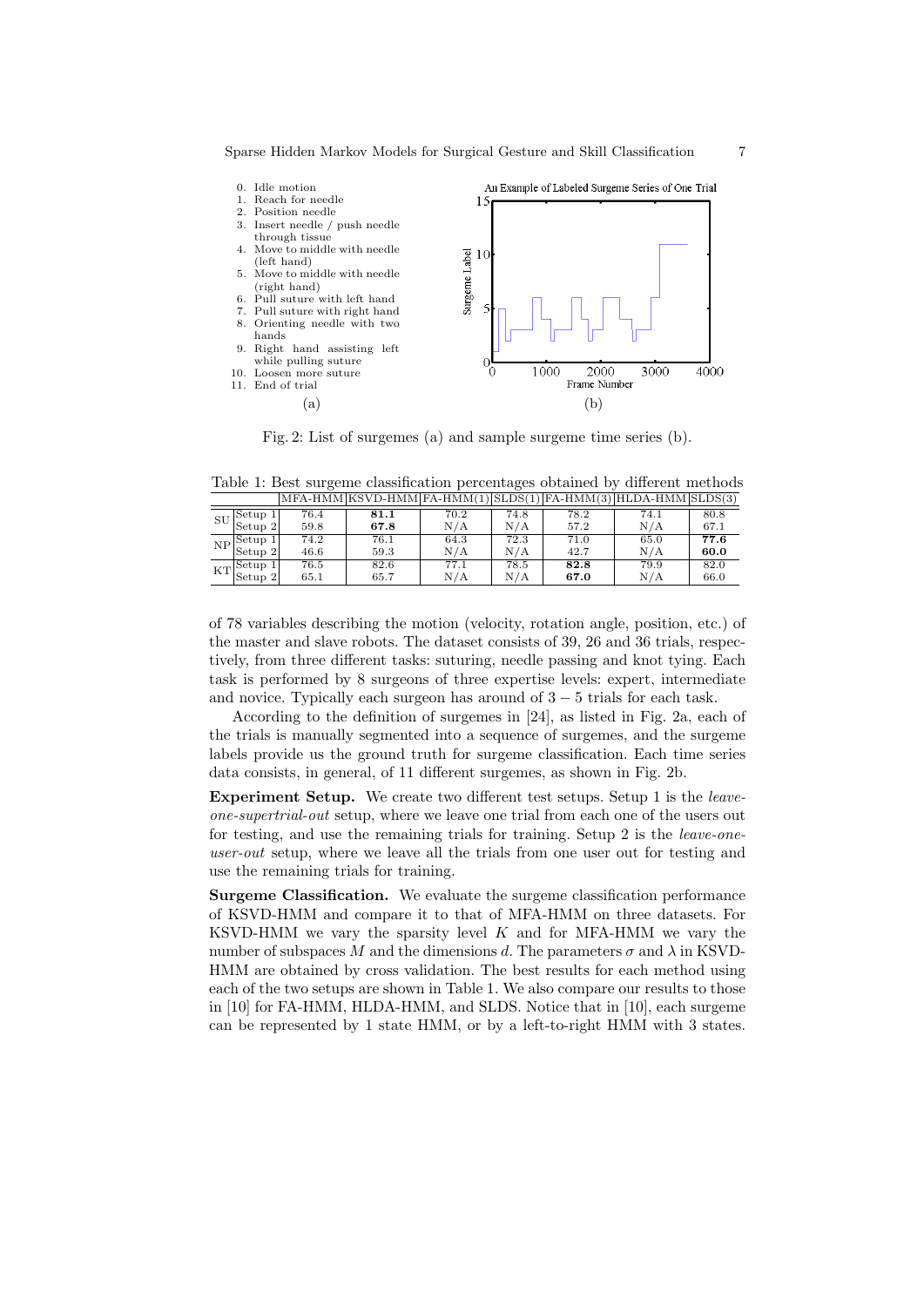

Fig. 3: Top: Surgeme classification rates of MFA-HMM as a function of the number of subspaces  $M$  and the subspace dimension  $d$ . Bottom: Surgeme classification results of KSVD-HMM as a function of the sparsity level K. Both methods are evaluated on three surgery tasks: suturing, needle passing and knot tying.

The first case is analogous to our model of one state per surgeme. The second case corresponds to a more sophisticated method in which surgemes are further decomposed into smaller components. The numbers 1 and 3 in parentheses after FA-HMM and SLDS indicate the number of HMM states used by [10] to represent each surgeme. We can see from Table 1 that, for suturing and setup 2 of knot tying task, KSVD-HMM outperforms even a more sophisticated 3-state HMM model, or 3-state SLDS model where both latent variables at time  $t$  depend on the latent variables at time  $t - 1$ . For the other tasks, KSVD-HMM performs slightly worse than the 3-state SLDS, but is still better than any 1-state HMM model based on Gaussian models or SLDS. Overall, the proposed KSVD-HMM method performs on par with or better than state-of-the-art techniques.

Notice also that the performance of all methods decreases from setup 1 to setup 2. This is because in setup 2 all the trials from the same surgeon are excluded, which makes the classification problem more challenging because we only use the trials of the other surgeons.

Fig. 3 shows the effect of changing the parameters of each dictionary learning algorithm on the classification performance. From the plots in Fig. 3 we can see that the classification rates of MFA-HMM for different values of  $M =$  $1, 5, 10, 15, 20$  and  $d = 5, 10$  are in general lower than those of KSVD-HMM. Also note that for KSVD-HMM, the classification rates do not change much as we change the sparsity level  $K = 3, 5, 7, 9, 11, 13, 15$ . Thus, KSVD-HMM is less dependent on model selection than MFA-HMM, which makes it more favorable for classification using dictionary learning algorithms.

Skill Classification. We now evaluate the skill classification performance of KSVD-HMM and compare it to that of MFA-HMM. Table 2 shows the best classification results achieved by KSVD-HMM and MFA-HMM. For setup 1, where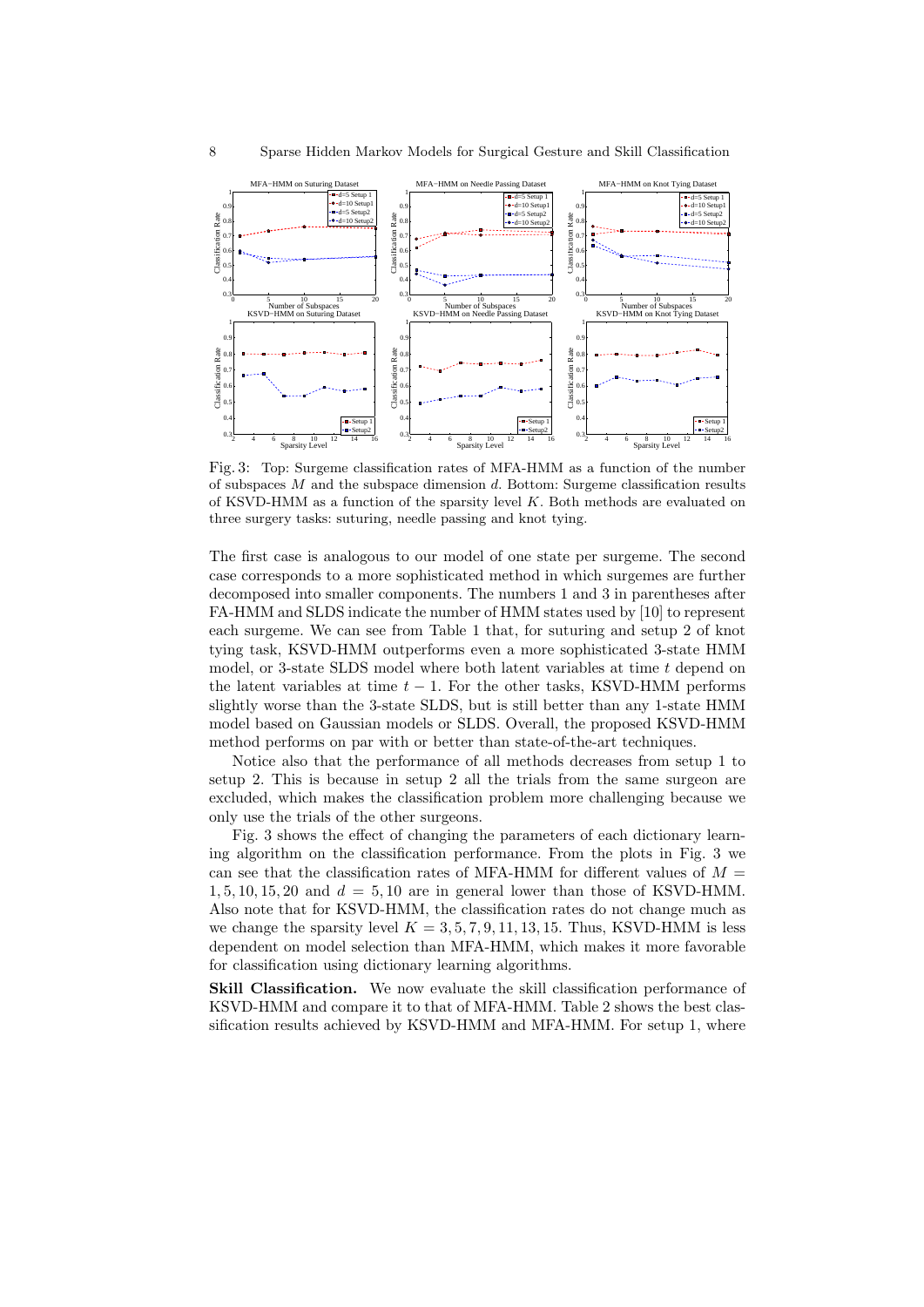Table 2: Best skill classification percentages obtained by MFA-HMM and KSVD-HMM.

|         | Suturing |      |      | Needle Passing                                     | Knot Tying |      |  |
|---------|----------|------|------|----------------------------------------------------|------------|------|--|
| Setup   |          |      |      | MFA-HMM KSVD-HMM MFA-HMM KSVD-HMM MFA-HMM KSVD-HMM |            |      |  |
| Setup 1 | 92.3     | 97.4 | 76.9 | 96.2                                               | 86.1       | 94.4 |  |
| Setup 2 | 38.5     | 59.0 | 46.2 | 26.9                                               | 44.4       | 58.3 |  |

we have different data from the same user in both training and testing, KSVD-HMM performs clearly better than MFA-HMM. Notice also that for setup 2, where we exclude the trials of the same surgeon, we obtain much lower classification rates than for setup 1. In addition to the fact that we have excluded the trials of the same surgeon, another reason for this drop is the relatively small number of overall training data in the dataset, which does not allow us to capture well a specific skill level. For example, in the suturing data, we only have two experts, two intermediates and four novices. We are currently collecting larger datasets to be able to better evaluate the sensitivity of different methods.

## 4 Conclusion

We have proposed a new model called sparse HMMs for the classification of gestures and skill in surgical tasks. In this model, the observations are expressed as linear combinations of elements from a dictionary with sparse coefficients. The experiments show that the proposed methods achieve stable performance for various sparsity levels and perform on par with or better than the state of the art. Future work involves evaluation of the proposed methods on larger datasets.

# Acknowledgment

This project was supported by grants NSF 0931805 and NSF 0941362. The authors thank Carol Reiley for providing the annotated dataset, and Balakrishnan Varadarajan for numerous discussions on the subject.

# References

- 1. Barden, C., Specht, M., McCarter, M., Daly, J., Fahey, T.: Effects of limited work hours on surgical training. Obstetrical & Gynecological Survey 58(4) (2003) 244–245
- 2. Datta, V., Mackay, S., Mandalia, M., Darzi, A.: The use of electromagnetic motion tracking analysis to objectively measure open surgical skill in laboratory-based model. Journal of the American College of Surgery 193 (2001) 479–485
- 3. Judkins, T., Oleynikov, D., Stergiou, N.: Objective evaluation of expert and novice performance during robotic surgical training tasks. Surgical Endoscopy 1(4) (2008)
- 4. Richards, C., Rosen, J., Hannaford, B., Pellegrini, C., Sinanan, M.: Skills evaluation in minimally invasive surgery using force/torque signatures. Surgical Endoscopy 14 (2000) 791–798
- 5. Yamauchi, Y., Yamashita, J., Morikawa, O., Hashimoto, R., Mochimaru, M., Fukui, Y., Uno, H., Yokoyama, K.: Surgical skill evaluation by force data for endoscopic sinus surgery training system. In: MICCAI. (2002) 44–51